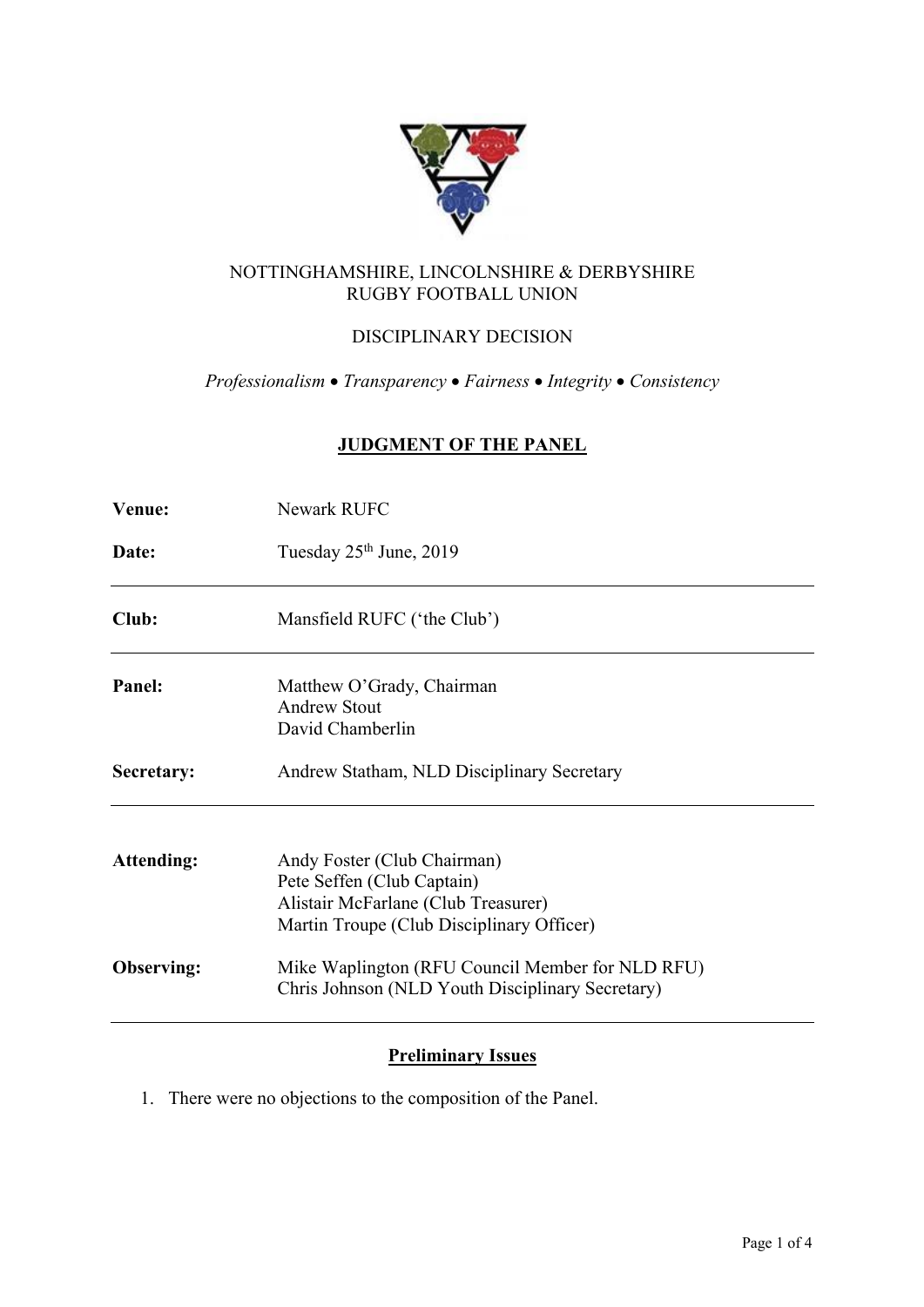## **Charge**

2. The Club was charged with an offence under Rule 5.12 for conduct which was prejudicial to the interests of the Union or the Game, namely a beach of Regulation 19.3.1 (bad disciplinary record).

### **Particulars**

- 3. In the 2018-2019 season the Club appeared before a Disciplinary Panel on five or more separate occasions:
	- a) A Young Player, 'X';
	- b) Darren Topliss;
	- c) Andrew Blythe;
	- d) Andy Kinta;
	- e) A Young Player, 'Y';
	- f) A Young Player, 'Z'; and
	- g) The Officers of the Club.

#### **Plea**

4. Through Mr. Foster the Club admitted the charge.

### **The Evidence**

5. A summary of the appearances is as follows:

| <b>Name</b>    | <b>Offence Date</b> | <b>Hearing Date</b> | <b>Offence</b>  | <b>Sanction</b> |
|----------------|---------------------|---------------------|-----------------|-----------------|
| X              | 22/10/18            | 24/10/18            | 9.12 Punching   | 1 match         |
| Darren Topliss | 24/11/18            | 05/12/18            | 9.28 Failure to | 5 weeks         |
|                |                     |                     | respect         |                 |
|                |                     |                     | authority of a  |                 |
|                |                     |                     | Match Official  |                 |
| Andrew Blythe  | 24/11/18            | 05/12/18            | 9.28 Failure to | 4 weeks         |
|                |                     |                     | respect         |                 |
|                |                     |                     | authority of a  |                 |
|                |                     |                     | Match Official  |                 |
| Andy Kinta     | 12/01/19            | 18/01/19            | 9.12 Punching   | 1 week          |
| Y              | 17/03/19            | 21/03/19            | 9.12 Tripping   | 1 match         |
| Z              | 17/03/19            | 21/03/19            | 9.28 Abuse of   | 2 matches       |
|                |                     |                     | Match Official  |                 |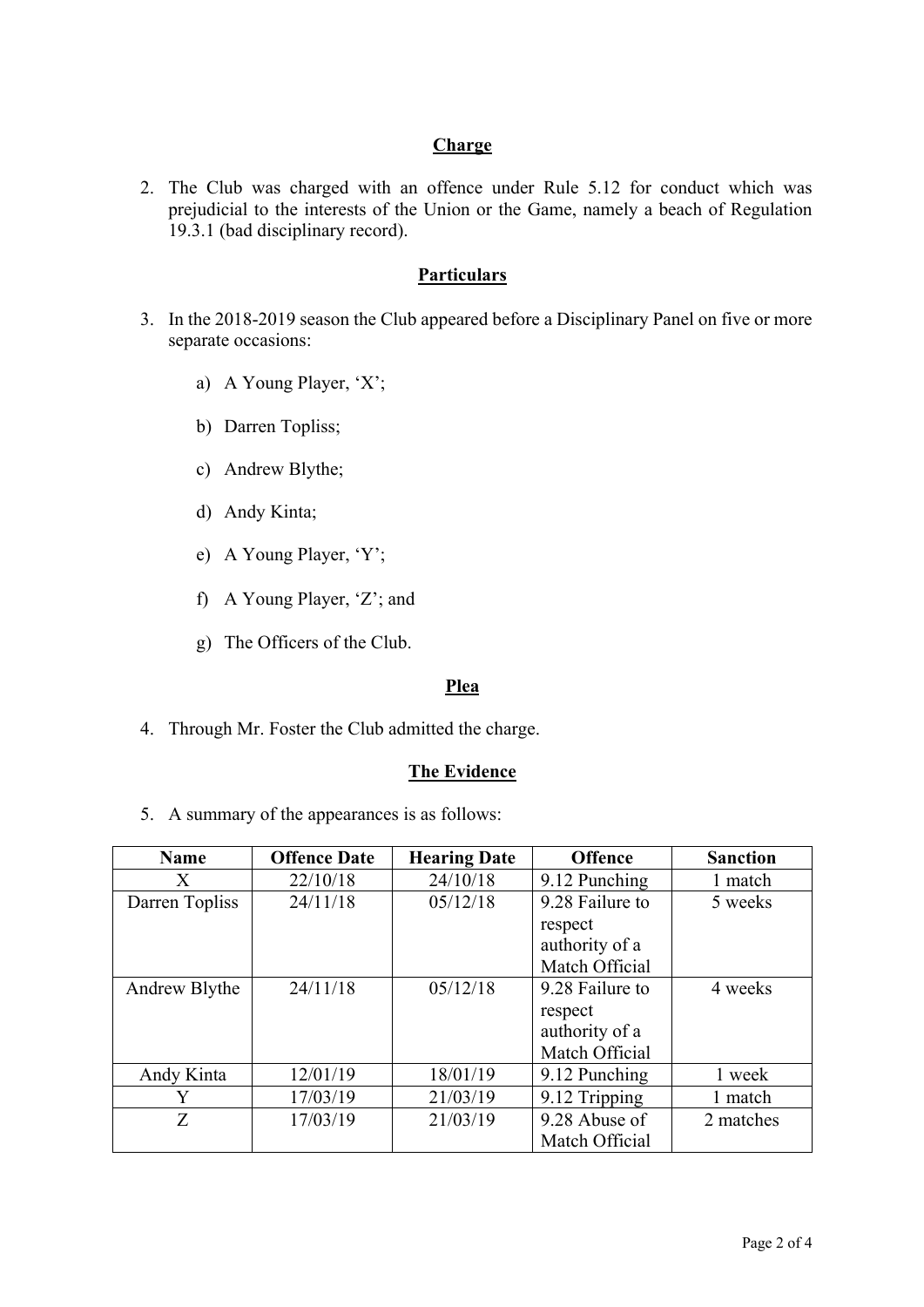| Club Officers | 6/02/19 | 25/06/19 |           | Reprimand and  |
|---------------|---------|----------|-----------|----------------|
|               |         |          | Abandoned | suspended fine |
|               |         |          | Match     |                |

### **Submissions by the Club**

- 6. On behalf of the Club, Mr. Foster accepted the Club's record this season was poor, although struggled to identify the reason for that. In mitigation, it was argued that the Club had recently recruited a number of players to its junior sides, who had previously played football, and they were adjusting to the values of the Game. Additionally, he explained that the Club has recently recruited a number of players from another local club, which folded, and it has taken time to align the attitudes of some of those new players to the Club's values. The Panel considered the steps the Club had taken to reinforce the importance of discipline, which included its welcome pack and signs posted around the Club. In respect of the junior section, the Panel was told that there was an attempt to get the young players to 'self-regulate' and discipline themselves. There is an obvious question as to whether or not the approach so far has been successful.
- 7. We heard about the importance of the Club to the local community, that it is a Club of diverse cultures and socio-economic and personal backgrounds. Mr. Foster argued that the punishment the Club received should not be so harsh as to do damage to the Club's role in the community.

## **Sanction**

- 8. By any measure this Club's disciplinary record is poor and the efforts taken so far this season to address the disciplinary issue have sadly, but evidently, been unsuccessful. Indeed, this Club's record is the equal worst (in terms of number of appearances) of all the clubs that make up the three counties of this Constituent Body. That one of the seven appearance is for a cumulative loss of team discipline (an abandoned game) speaks to the serious nature of the disciplinary issue that must be addressed. The disciplinary issues at youth level are particularly concerning.
- 9. Discipline is a fundamental core value of the Game and it underpins all aspects of the Game. A clear deterrent from persistent disciplinary issues and an incentive to take proactive steps to address the issue is required. It appears that a whole club approach is necessary and the sanction must reflect the responsibility of all members of the Club to address the problem.
- 10. The sanction imposed on the Club is follows:
	- a) The Club's 1<sup>st</sup> XV have 5 League points deducted for the 2019-2020 season.
	- b) This deduction shall be suspended until the end of the 2019-2020 season and shall be activated only if there is an offence of the same kind during that season (namely, five or more separate appearances before a Disciplinary Panel at any level).